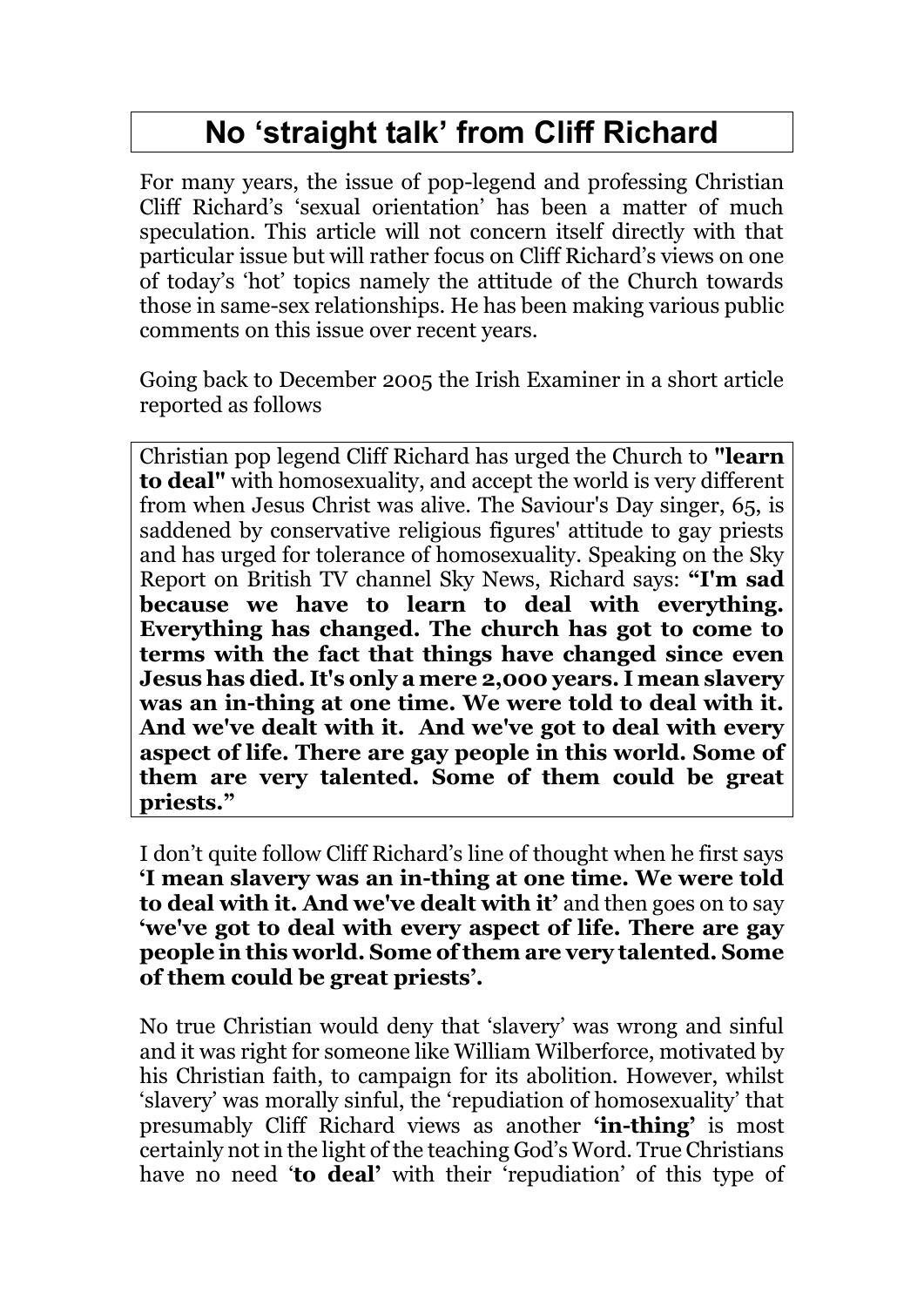immoral behaviour except in the sense of resolutely defending their opposition to it.

Clearly Cliff Richard would like to see true Christians setting aside their Biblical objections to this type of immoral lifestyle and instead embracing it as being perfectly acceptable in the light of his claim that **'things have changed since even Jesus has died'.** In one sense, he is probably correct as we see the increasing wickedness and sinfulness that is engulfing the world as prophesied in passages such as 1st Timothy 4:1-2 and 2nd Timothy 3:1-5. How apt that Paul identified that in the midst of the predicted coming immorality and wickedness those engaged in such would have **"a form of godliness but denying the power of it" [2nd Timothy 3:5].** 

The **"power"** of all true **"godliness"** is of course God the HOLY Spirit, but clearly these prophesied immoral religious people will be and are totally devoid of HIS presence and influence. The biblical command to true Christians in relation to these false professing religious people is **"from such turn away"** but in contrast Cliff Richard urges an embracing of such  $-$  is this a Holy Spirit inspired response by Cliff Richard – not in the light of the clear teaching of God's inspired Word.

Moving on to May 2008 the Times Online reported as follows –

'Sir Cliff Richard marked the 50th anniversary of his start in show business yesterday with the publication of a book containing his top 50 Bible stories for children. The pop star, a devout Anglican, said that the Church of England could overcome its present difficulties over gays and declining attendance by letting go of the intellectual approach to faith and learning to keep it simple… **"The Church has to remain relevant ... I often admire America, they have a spirituality that we seem to have lost… Maybe we have lost that simple touch…"**

He was also critical of the Anglican Church's approach to the debate over homosexuality, currently driving it to schism. Sir Cliff, who is on the Church's evangelical wing, said it was not up to the Church to judge homosexuals. He said: **"It seems to me that the Church is going to have to start seeing people as people and have God be the judge."** He said he had many gay friends, some who had been in committed relationships for 50 years. The Church moved on from condoning slavery, and there had to be a way for it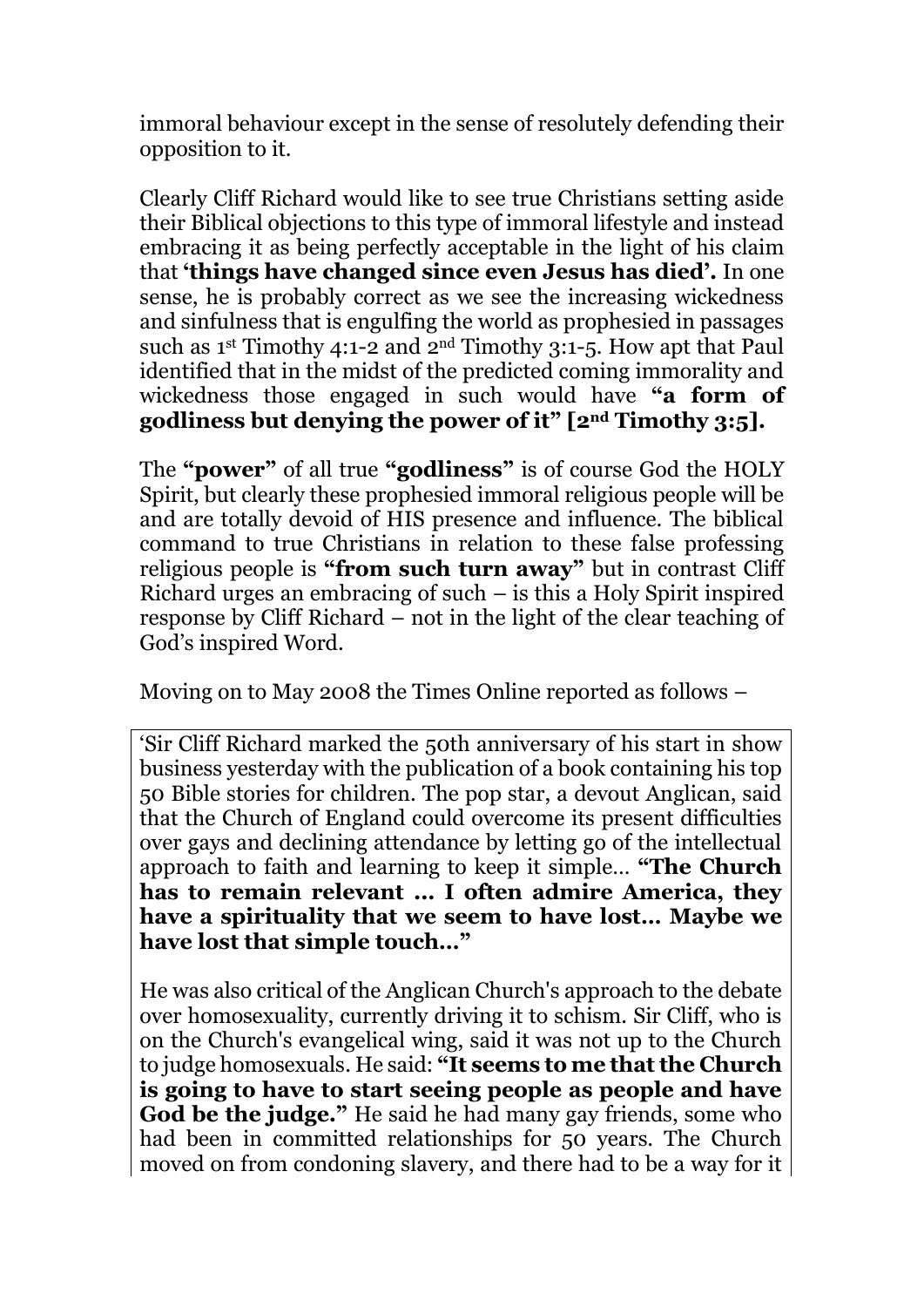to move on from its impasse over gays. The answer was to **"just take away the intellect"** and let the heart deal with it, he said. Describing how he is writing his autobiography, he said he had no regrets about not having children of his own. His nieces, nephews and now great-nieces and great-nephews kept him busy'

Once again, we see Cliff Richard resorting to his false analogy of comparing supposed Christian acceptance in times past of slavery with current Christian repudiation of homosexual behaviour. He then reportedly makes the astounding statement that **'it was not up to the church to judge homosexuals'.** The Church is very much commanded to judge sin within its professing ranks as these scriptures show –

**"Them that sin REBUKE before all, that others also may fear**" [1st Timothy 5:20]

**"Preach the word; be diligent in season, out of season; reprove, REBUKE**…**"** [2nd Timothy 4:2]

**"Hymenaeus and Alexander whom I HAVE DELIEVERED UNTO SATAN that they may learn not to blaspheme"** [1st] Timothy 1:20]

**"It is reported commonly that there is fornication among you…and ye are puffed up and have not rather mourned, that he that hath done this deed MIGHT BE TAKEN AWAY FROM AMONG YOU, For I…HAVE JUDGED already…in the name of our Lord Jesus Christ…to DELIVER SUCH AN ONE UNTO SATAN for the destruction of the flesh that the spirit may be saved in the day of the Lord Jesus…PURGE OUT therefore the old leaven**" [1st Corinthians 5:1-7].

Commenting on **1 st Timothy 1:20** Pastor John MacArthur wrote **'Paul put both men** [Hymenaeus and Alexander] **out of the church thus ending their influence and removing them from the protection and insulation of God's people. They were no longer in the environment of God's blessing but under Satan's control. …God hands some people over to Satan for judgment such as King Saul and the sinning member of the Corinthian church (1st Corinthians 5:1-5)'**  and in his comments on these verses in 1st Corinthians Pastor MacArthur writes **'This sin was so vile** [incest] **that even the**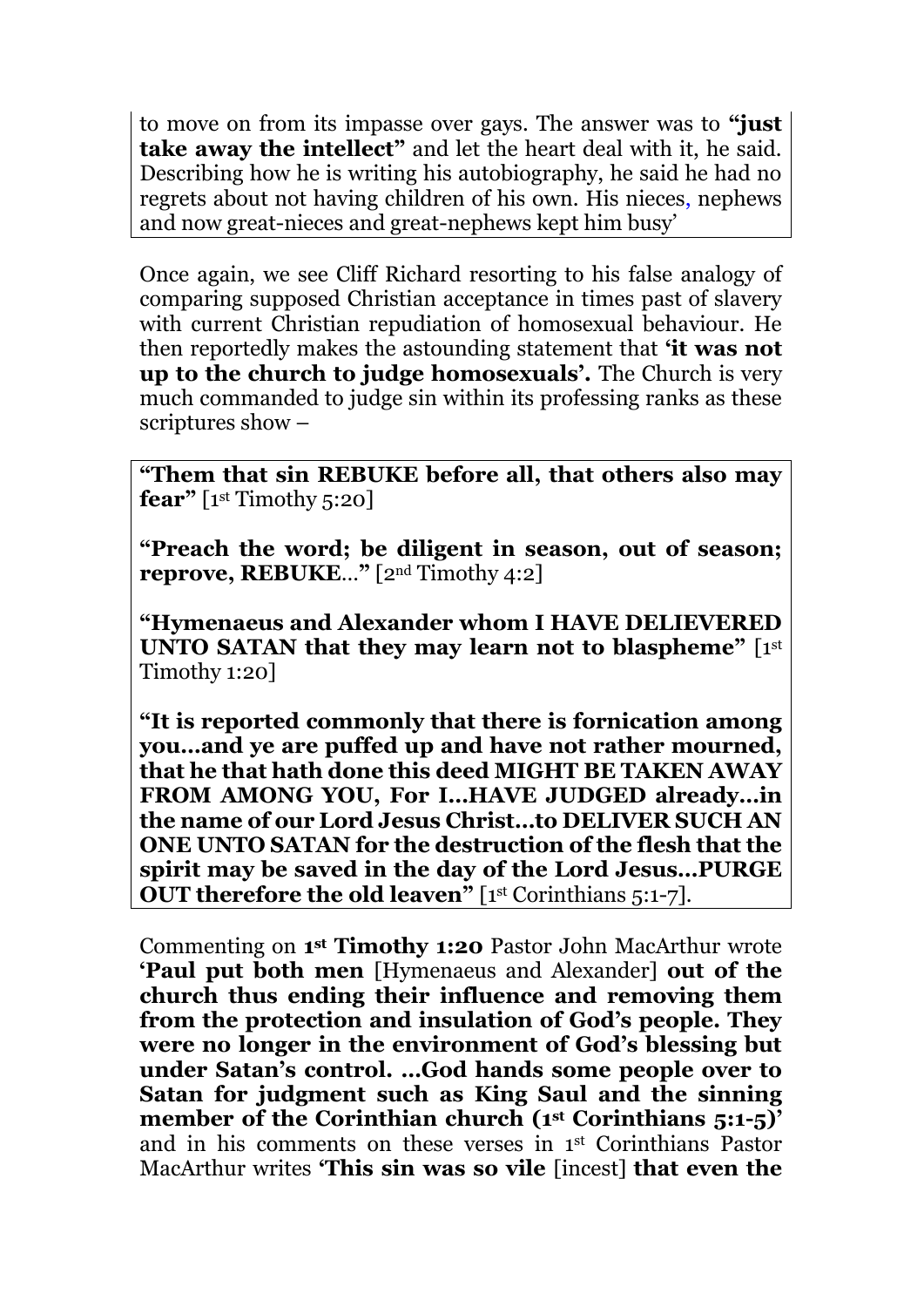**church's pagan neighbours were doubtless scandalised by it.** [No doubt the same applies today in how Muslims view the lax supposed 'Christian' attitude towards homosexuality within much of he professing 'church'] **The Corinthians had rationalised or minimised this sin** (and were) **so arrogant and carnal as to excuse even that extreme wickedness…Paul had passed judgment on the sinner** (excommunication) **and the church also needed to'.** Cliff Richard is totally wrong when he states **'it**  *is* **not up to the church to judge homosexuals'.**

Before moving to another report on utterances by Cliff Richard on this subject can I just mention that in the Times Online report they made reference to how at that stage Cliff was **'writing his autobiography'** and I'll make further comment on this shortly.

Moving now to his most recent public pronouncements on this issue again we turn to a report on the Times Online of 4 September 2008 and there we read –

Once he was the bachelor boy, now he's the oldest swinger in town. But Sir Cliff Richard has rarely courted the degree of controversy likely to be provoked by a chapter in his new autobiography, in which he calls on the Church to give its blessing to same-sex marriage. Sir Cliff, famously unbetrothed after six decades in show business, claims same-sex marriages are a modern example of how the world has moved on. "**I think the Church must come round and see people as they are now,"** he says. **"Gone are the days when we assumed loving relationships would be solely between men and women."**

The singer, who is a well-known pin-up for the Christian faith, has long been dogged by speculation about his sexuality. In his book, he says he is sick of such rumors and defends homosexuality as a way of life. **"In the end, I believe, people are going to be judged for what they are. It seems to me that commitment is the issue, and if anyone comes to me and says: 'This is my partner - we are committed to each other,' then I don't care what their sexuality is. I'm not going to judge - I'll leave that to God."**

Sir Cliff, 67, also spoke publicly for the first time about his friendship with the former Roman Catholic priest with whom he shares his many homes. He describes Father John McElynn, whom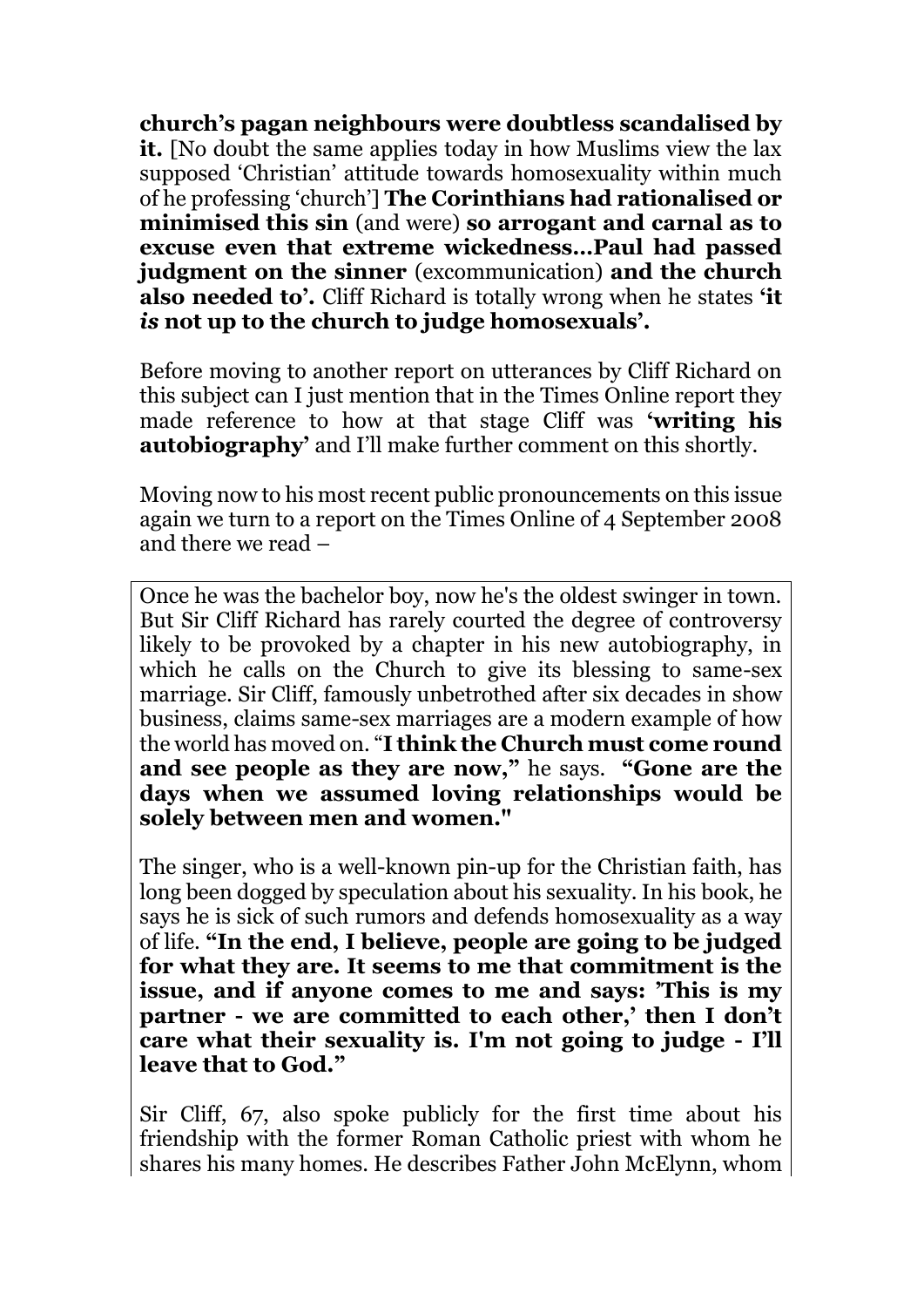he met seven years ago, as his "companion" … **"John and I have over time struck up a close friendship. He has also become a companion, which is great because I don't like living alone, even now,"** he says.

"People often make the mistake of thinking that only marriage equals happiness. I may suddenly meet someone and feel differently, but right now I am not sure marriage would enhance my happiness. As for my sexuality, I am sick to death of the media's speculation about it. What business is it of anyone else's what any of us are as individuals? I don't think my fans would care either way."

This report claims that Cliff Richard has called**' on the Church to give its blessing to same-sex marriage'.** In the recent article posted to our website **'Welcome to the Church of Ireland: Diocese of Sodom and Gomorrah'** I dealt with the **'What we Believe**' statement posted on the website of the pro-gay group **'Changing Attitude Ireland'.** Amongst a number of portions, I quoted was the following [underlined] and I gave God's answer to it with the quotations in red –

 **gay, lesbian, bisexual and transgendered people are called by God to express their sexuality in loving, faithful and committed relationships**. **"Therefore shall a man leave his father and his mother and shall cleave unto his wife and they shall be one flesh. And they were both naked, the man and his wife, and were not ashamed" [Genesis 2:24-25]. "Marriage is honourable in all, and the bed undefiled, but fornicators and adulterers God will judge" [Hebrews 13:4].**

It is clear from God's Word that **"marriage"** is only honourable in the sight of God when it is between a man and a woman and that is the only setting in which sexual intimacy is viewed by God as being pure and free from any sinful defilement. This report also made reference to Cliff's 'companion' - former Roman Catholic priest, John McElynn. Again, I am not going to speculate as to the full nature of their friendship but it is interesting that on the **'Changing Attitude Ireland'** website <http://changingattitudeireland.org/> you can see a posting of the comments made by Cliff Richard in the Times Online report. **\*[The link to the comments of Cliff**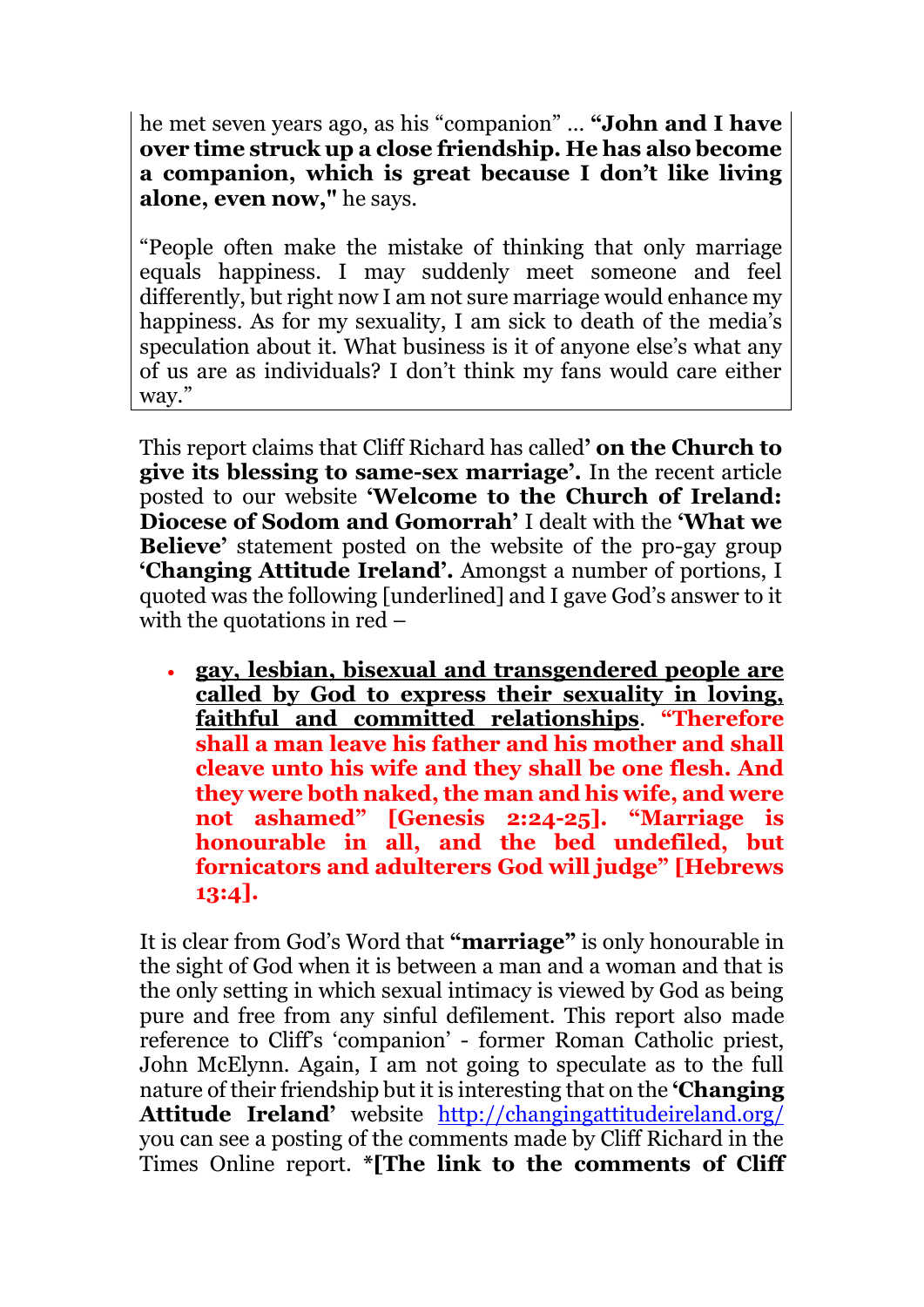**Richard no longer works and has either been changed or removed. The dead link has been replaced with a link to the homepage of 'Changing Attitude Ireland']\***

In this report, Cliff Richard asserted – **"It seems to me that commitment is the issue, and if anyone comes to me and says: 'This is my partner - we are committed to each other,' then I don't care what their sexuality is. I'm not going to judge - I'll leave that to God."** I'm not saying that people of the same-sex couldn't or shouldn't live together simply as friends and for companionship but this is not what this whole debate is about – it is about such relationships that include a sexual dimension and Cliff's view is **"I'm not going to judge - I'll leave that to God."**

That flies in the face of the Lord's command to His people that they are to be **"the salt of the earth"** and that they are to **"let your light so shine before men"** [Matthew 5: 13& 6]. True Christians are to be God's agents in helping to stem and hold back the tide of sinful immorality that would seek to engulf the whole world and likewise they are to be beacons of spiritual light in a world that **'***loves* **darkness rather than light because** *its* **deed** *are* **evil' [Jon 3:19].** True Christians are not to remain neutral or silent when confronted by those who would seek to introduce and portray sinful immoral concepts as being acceptable standards within the Church of the Lord Jesus Christ.

One really does have to wonder what 'spirit' is driving Cliff Richard to come out with such publicly-expressed anti-biblical sentiments. By way of conclusion I made reference earlier to the Times Online report of May 2008 that mentioned that Cliff was **'writing his autobiography'.** In this more recent report of 4<sup>th</sup> September 2008 we learn that the book is now printed and published.

The Belfast Telegraph of Saturday 20<sup>th</sup> September under a heading of **'Gloria** [Hunniford] **and Cliff in a battle of the books'** wrote **'Cliff's book "My Life, My Way"** is top of the literary charts and with the launch of Gloria's new book, **"Always With You**" she would love to leapfrog over Cliff to the number one spot. **"But having said that I want Cliff's new single 'Thank You For a Lifetime' to make it to number one and fulfil his dream of a chart-topper for six successive decades**" said Gloria'.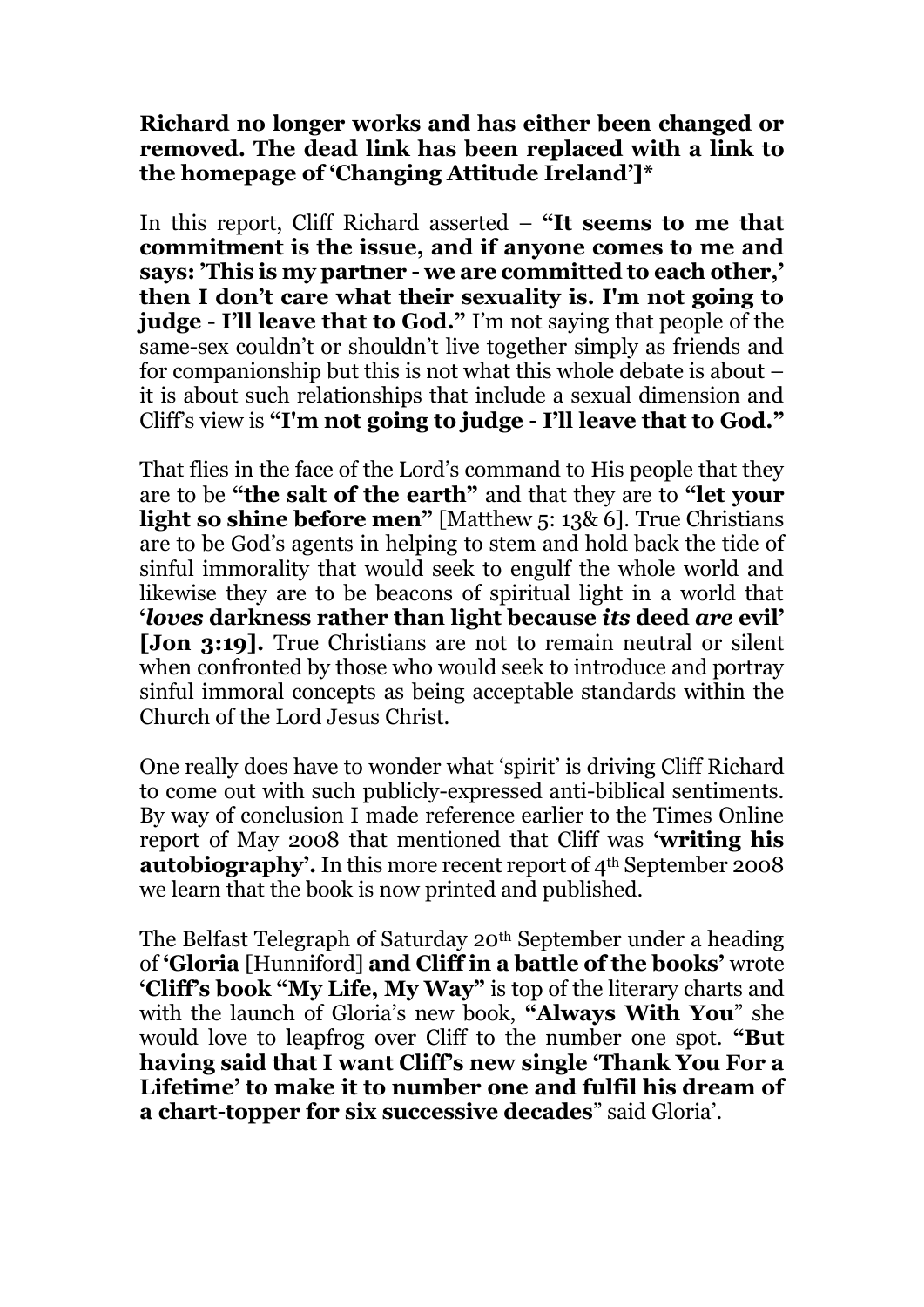Clearly the advance publicity concerning Cliff's autobiography such as that reported in the Times Online article of  $4<sup>th</sup>$  September stimulated buying interest amongst the general public so much so that by 20th September it was **'top of the literary charts'.** 

In an article published by The Guardian on 23rd January 2006 on the subject of the spending ability of 'gay' people we read –

'The true power of the pink pound was revealed today with the publication of a survey of gay men and women's earnings suggesting they outstrip the straight salary by up to £10,000 a year…Gay men in full-time jobs earn on average £34,200 a year, compared with the national average for men of £24,800. Lesbians earn £6,000 more than the national average for women, take two more holidays a year and spend £400 a month on credit cards, according to the survey of 1,118 readers of Diva and Gay Times by the marketing consultancy Out Now. Last year's government figures, which put the number of gay people in the UK at more than 3 million - or 6% of the population - has enabled companies to make clearer estimates of the potential of the pink pound and led to huge interest among some of Britain's biggest brands. Based on those numbers, gay men and women in the UK spent more than £800m on CDs, even more - £843m - on DVDs and as much again on books and magazines…Ian Johnson, managing director of Out Now, said: **"Now that the market is able to be accurately measured, more companies can develop marketing plans to better position their brands to attract gay and lesbian customers".**

It would be interesting to be able to gauge if the 'pro-gay, pro-samesex marriage' views expressed by Cliff Richard in the run-up to the publication of his autobiography led to an increase in the number of **'pink pounds'** being spent on copies of his book than might otherwise have been expected but that is something we could never be certain about. However, I think it would be fair to say that his comments would not have harmed the potential **'pink pound'**  market and that is a market that any faithful Christian would not want to be actively courting.

The **'Changing Attitude Ireland'** website, under a heading of **'Prejudice is unacceptable'** stated **'the church should stop colluding with cultural repression and discrimination against lesbian, gay, bisexual and transgendered people in all parts of the world'**.